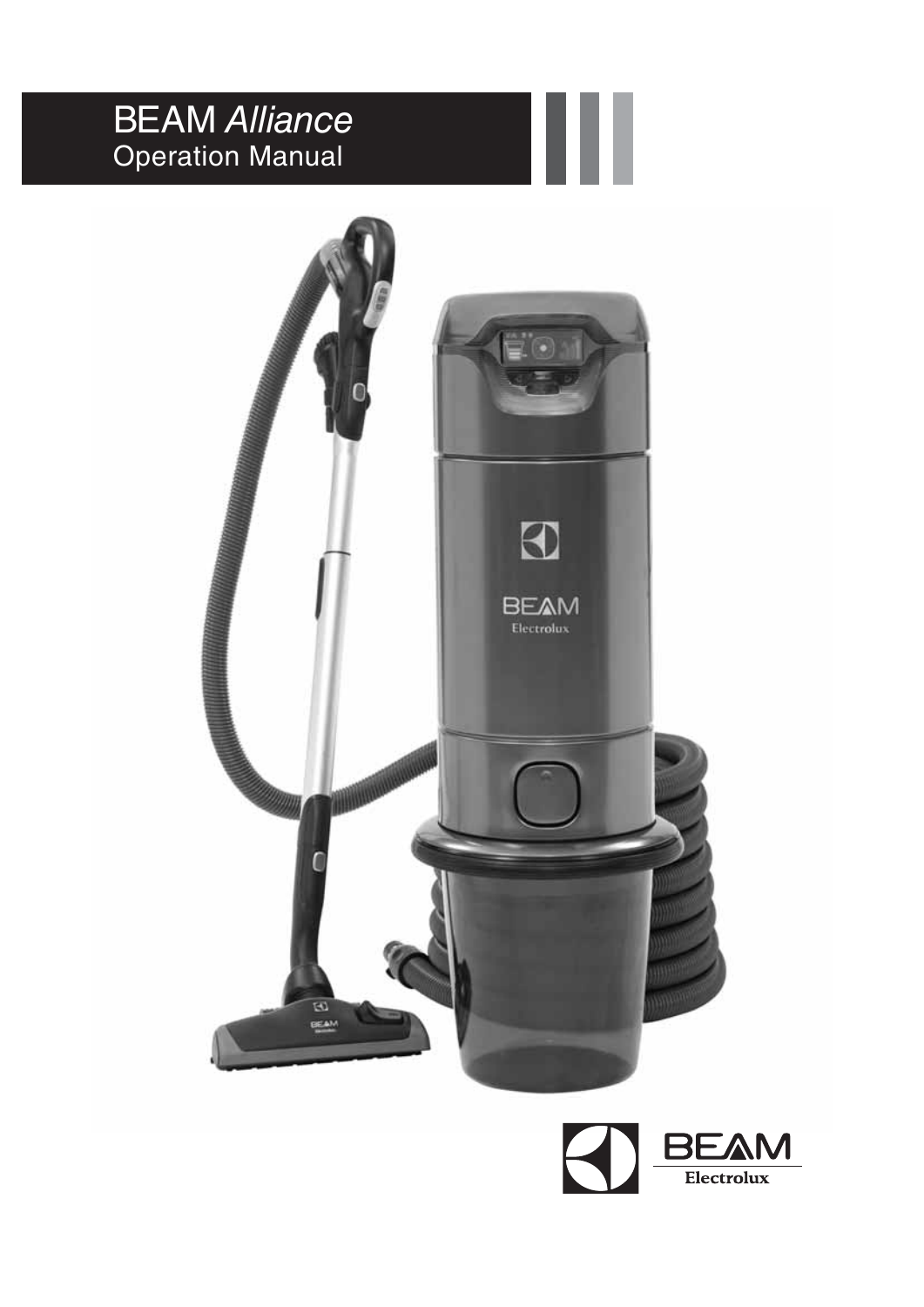### **Congratulations! You are now the proud owner of a BEAM Central Vacuum System... the ultimate in cleaning equipment.**

Say "good-bye" to old fashioned sweepers. You'll never have to lug a heavy, awkward vacuum again. Your BEAM Central Vacuum System will change your cleaning routine. From its ease of use and versatility, to its quiet and dust-free operation, your BEAM will help eliminate the drudgery of vacuuming and give you a cleaner, healthier indoor environment. Before using your BEAM Central Vacuum System, read this manual to learn the proper way to use this cleaning system. It will help give you years of trouble-free cleaning performance.

### **TABLE OF CONTENTS**

| <b>Important Safeguards</b>                            | 3              |
|--------------------------------------------------------|----------------|
| <b>Grounding/Earthing Instructions</b>                 | 4              |
| <b>General Information</b>                             | 5              |
| <b>1.0 Installation</b>                                | 5              |
| 1.1 Planning                                           | 5              |
| 1.2 Central Vacuum Location                            | 5              |
| 1.3 Central Vacuum Installation                        | 6              |
| 1.4 Intake Flange                                      | 6              |
| 1.5 Muffler Installation                               | 7              |
| 1.6 Optional HEPA Filter Intallation                   | $\overline{7}$ |
| 1.7 Exhaust                                            | 8              |
| 1.8 Optional Bag Adapter                               | 8              |
| 1.9 System Test / Operation                            | 8              |
| 2.0 Maintenance                                        | 9              |
| 2.1 Motor                                              | 9              |
| 2.2 Dirt Bucket and Bag Adapter                        | 9              |
| 2.4 Optional Disposable Bag                            | 9              |
| 2.5 Optional HEPA Filter Maintenance                   | 9              |
| 3.0 Trouble-Shooting                                   | 10             |
| 3.1 Automatic Shut-Off                                 | 10             |
| 3.2 Partial Loss of Suction                            | 10             |
| 3.3 Total Loss of Suction                              | 10             |
| 3.4 Motor Refuses to Start                             | 10             |
| <b>4.0 Instructions: BEAM Alliance LED/LCD Screens</b> | 11             |
| 4.1 Power Button                                       | 11             |
| 4.2 Communication Link                                 | 11             |
| 4.3 Screen Saver                                       | 11             |
| 4.4 Variable Speed Indicator                           | 11             |
| 4.5 Empty Bucket Indicator                             | 12             |
| 4.6 Performance Bars                                   | 12             |
| 4.7 Empty/Flashing Performance Bars                    | 12             |
| 4.8 Motor Fault Indicators                             | 13             |
| 4.9 Error Codes                                        | 13             |
| 4.10 Set Clock on Power Unit                           | 13             |
| 4.11 Navigation Buttons                                | 13             |
| 5.0 Instructions: BEAM Alliance Hose Handle            | 14             |
| 5.1 Power Button                                       | 14             |
| 5.2 Variable Speed Control                             | 14             |
| 5.3 System Indicator                                   | 14             |
| 5.4 Variable Speed Indicator                           | 14             |
| <b>6.0 Service Information</b>                         | 15             |
| 6.1 Service Warranty                                   | 15             |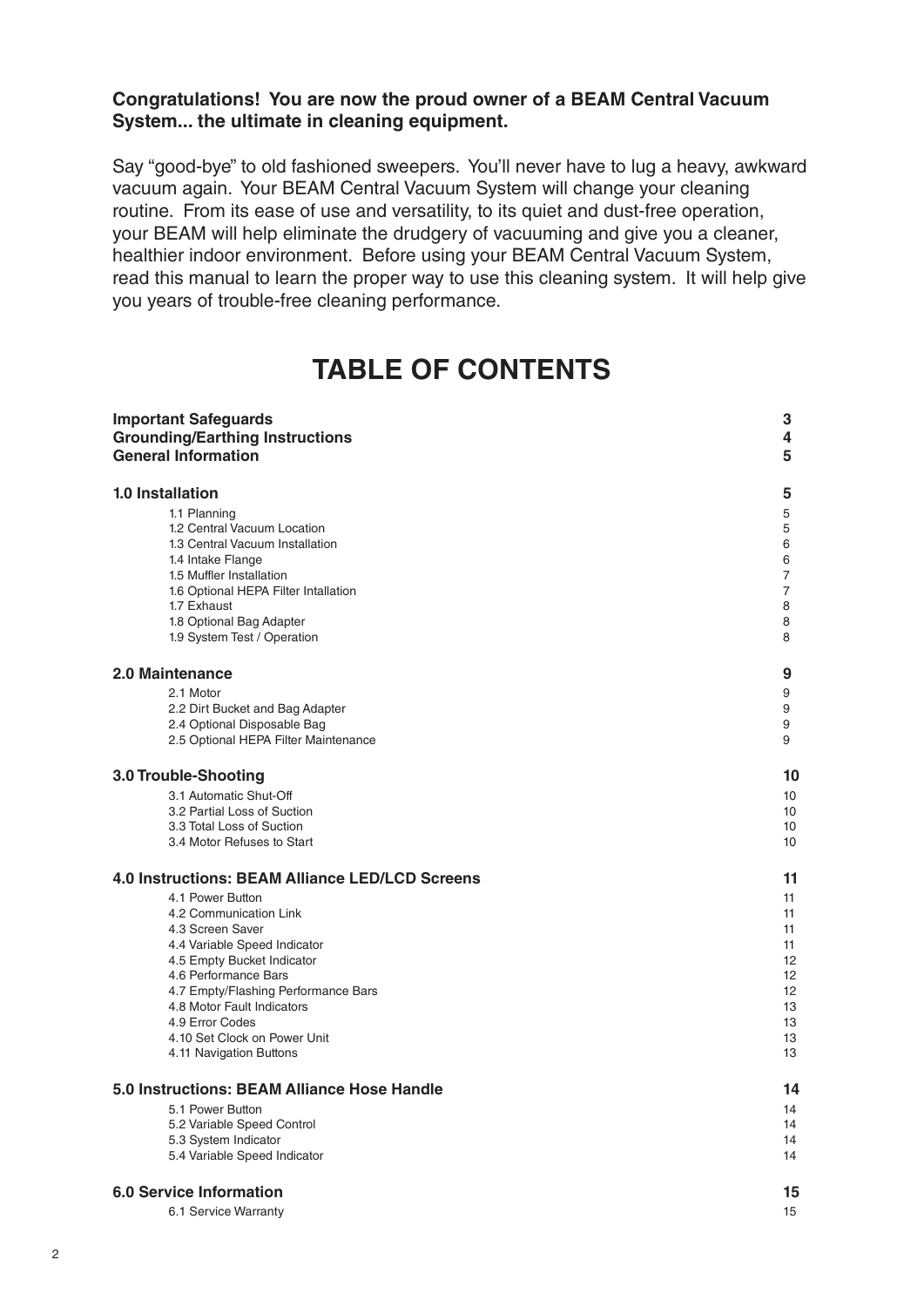# **IMPORTANT SAFEGUARDS**

When using an electronic appliance, basic safety precautions should always be followed, including those listed below.

**READ ALL INSTRUCTIONS BEFORE USING THIS VACUUM SYSTEM.**

# **WARNING**

#### To reduce the risk of fire, electric shock or injury:

- This vacuum cleaner is intended for dry pick up only. Do not use on wet surfaces or pick up any liquids, hot debris or any flammable items that would cause harm to the vacuum cleaner.
- Keep cord away from heated surfaces.
- Do not allow vacuum to be used as a toy. Close supervision is necessary when this vacuum is used by or near children.
- Use this vacuum only for its intended use as described in this manual. (Use of attachments not recommended by manufacturer may cause fire, electric shock, injury or damage to system components.)
- Connect to a properly grounded (earthed) outlet only. See grounding (earthing) instructions.
- Mount unit at least 30 cm (12 inches) from the floor, ceiling and corner sidewall to insure adequate ventilation for motor.
- Never operate this vacuum if it has a damaged cord or plug, if it is not working properly, or if it has been dropped or damaged. Return to authorized dealer/distributor for repair.
- Never disconnect plug by pulling cord. To disconnect from outlet, grasp the plug, not the cord.
- Do not put any object into openings. Do not use with any opening blocked. Keep free of dust, lint, hair and anything that may reduce air flow/suction. Lack of air flow will cause the motor to overheat.
- This vacuum cleaner creates suction. Keep hair, face, fingers, all body parts and loose clothing away from any openings.
- Never operate without dust bag and/or filter in place.
- Turn off all controls before unplugging.
- Never handle plug, cord or power unit with wet hands.
- Use extra care when cleaning on stairs.
- Do not locate the power unit in a high temperature area or where it is inaccessible, for example, an attic or crawl space.
- Do not use extension cords or outlets with inadequate current carry capacity.
- Do not pick up anything that is burning or smoking, such as cigarettes, matches or hot ashes.
- Do not use on wet surfaces.
- Do not vacuum drywall dust or baking flour as it may cause damage to your vacuum.
- This appliance is not intended for use by persons, (including children), with reduced physical, sensory, or mental capabilities, or lack of experience and knowledge, unless they have been given supervision or instruction concerning use of the appliance by a person responsible for their safety.
- If the power cord is damaged, it must be replaced by a special cord available from the authorized local dealer/distributor.
- Keep your work area well lighted.
- Unplug electrical appliances before vacuuming them.
- Do not pick up flammable or combustible liquids such as gasoline, or use in areas where they may be present.

# **SAVE THESE INSTRUCTIONS**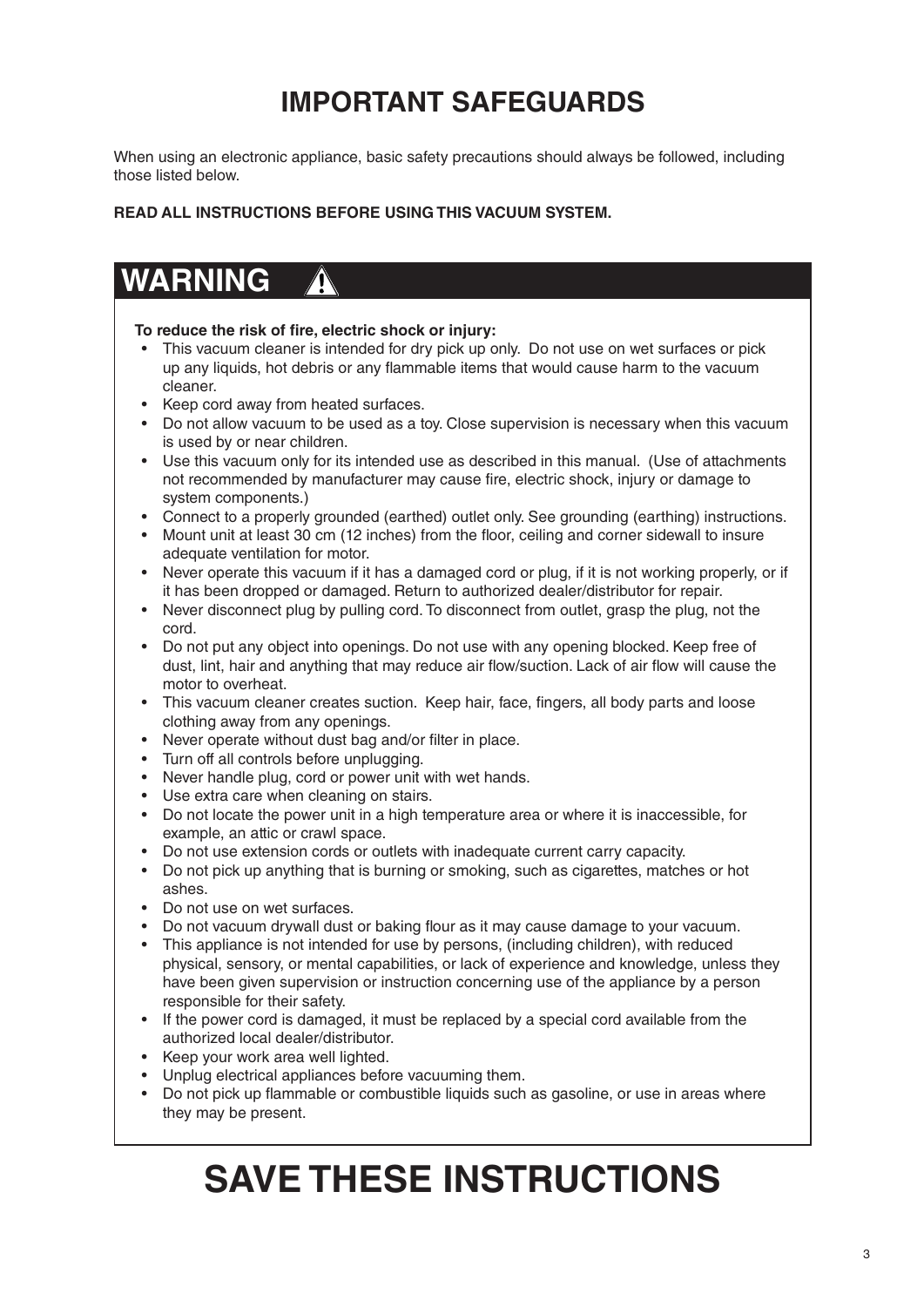# **GROUNDING/EARTHING INSTRUCTIONS**

This vacuum must be grounded (earthed). If it should malfunction or breakdown, grounding (earthing) provides a path of least resistance for electric current to reduce the risk of electric shock. This vacuum is equipped with a cord having an equipment-grounding conductor and grounding (earthing) plug. The plug must be inserted into an appropriate outlet that is properly installed and grounded (earthed) in accordance with all local codes and ordinances.

**WARNING:** Improper connection of the equipment grounding (earthing) conductor can result in a risk of electric shock. Check with a qualified electrician or service person if you are in doubt as to whether the outlet is properly grounded (earthed). Do not modify the plug provided with the appliance – if the plug will not fit the electrical outlet, have a proper outlet installed by a qualified electrician.

#### **220/230/240V Models**

This vacuum is for use on a circuit having a nominal rating at 220/230/240 volts and is provided with a specific cord and plug to permit connection to a proper electrical circuit. Make sure the vacuum is connected to an outlet having the same configuration as the plug. No adaptor should be used with this vacuum. If the plug will not fit the electrical outlet, have a proper outlet installed by a qualified electrician.



#### **Plug Types**





Waste of Electrical and Electrical Equipment (WEEE). The symbol on the product or on its packaging indicates that this product may not be treated as household waste. Instead it should be handed over to applicable collection point for the recycling of electrical and electrical equipment. By ensuring this product is disposed of correctly, you will help prevent potential negative consequences for the environment and human health, which could otherwise be caused by inappropriate waste handling of this product. For more detailed information about this product, please contact your local waste disposal service or the local authorized dealer/distributor where you purchased the product.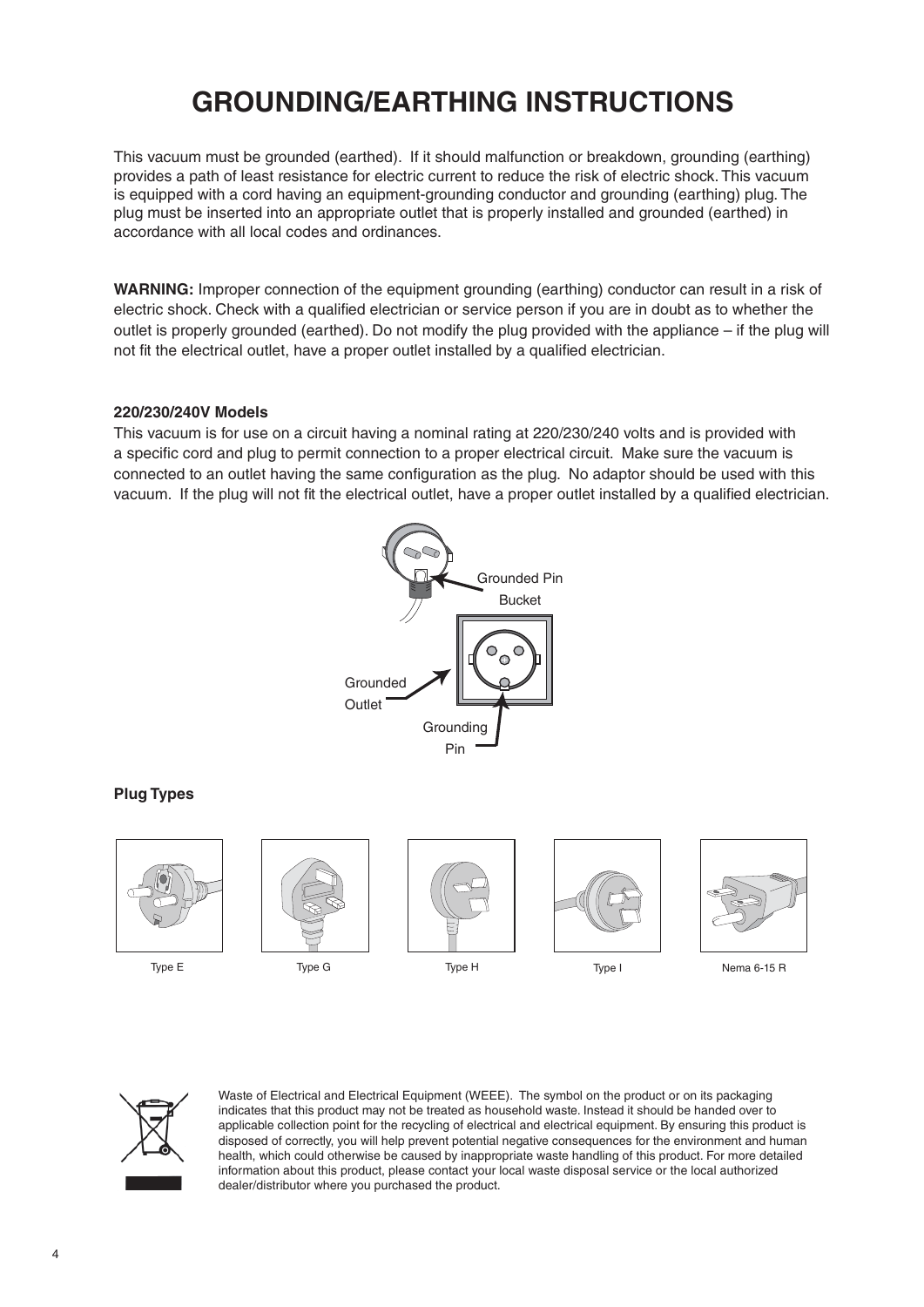# **GENERAL INFORMATION**

The central vacuum system is designed for dry pick up of household dirt and dust and is not intended to pick up liquids. Avoid picking up hard or sharp objects with the system to prevent hose and plastic pipe damage or clogs. This central vacuum system is intended for household use only.

### **Service Information**

The instructions in this booklet serve as a guide to routine maintenance. For additional information, contact your local authorized dealer/distributor.

### **Rating Plate**

The style, model and serial numbers are indicated on the rating plate located on back left side of power unit. For prompt and complete service information, always refer to these numbers when inquiring about service (refer to Figure 1).



### **1.0 INSTALLATION**

### **1.1 Planning**

If your home already has a system of plastic pipes and inlet valves, you are ready to install the power unit, (refer to Install Central Vacuum section 1.3). If not, you can contract a professional to have the central vacuum system installed. Contact your local authorized dealer/distributor if you have any questions.

### **1.2 Central Vacuum Location**

The central vacuum should be located away from the general living area, yet accessible so you can remove the dirt bucket and inspect the vacuum. A typical location would be in a garage or utility area where emptying the dirt bucket would be more convenient. Other suitable locations are in the basement, laundry room or a ventilated storage room.

### **1.3 Central Vacuum Installation**

The vacuum hangs on the mounting bracket which is screwed to the wall. The center of the mounting bracket should be about 122 cm (48 inches) from the floor to allow convenient removal of the dirt bucket. Mount unit at least 30 cm (12 inches) from the floor, ceiling and corner sidewall to insure adequate ventilation for motor. If mounting on plaster or panel walls, ensure screws enter studs. If mounting on concrete wall, drill the wall with a masonry bit and insert the appropriate wall anchors (refer to Figure 2).



Figure 2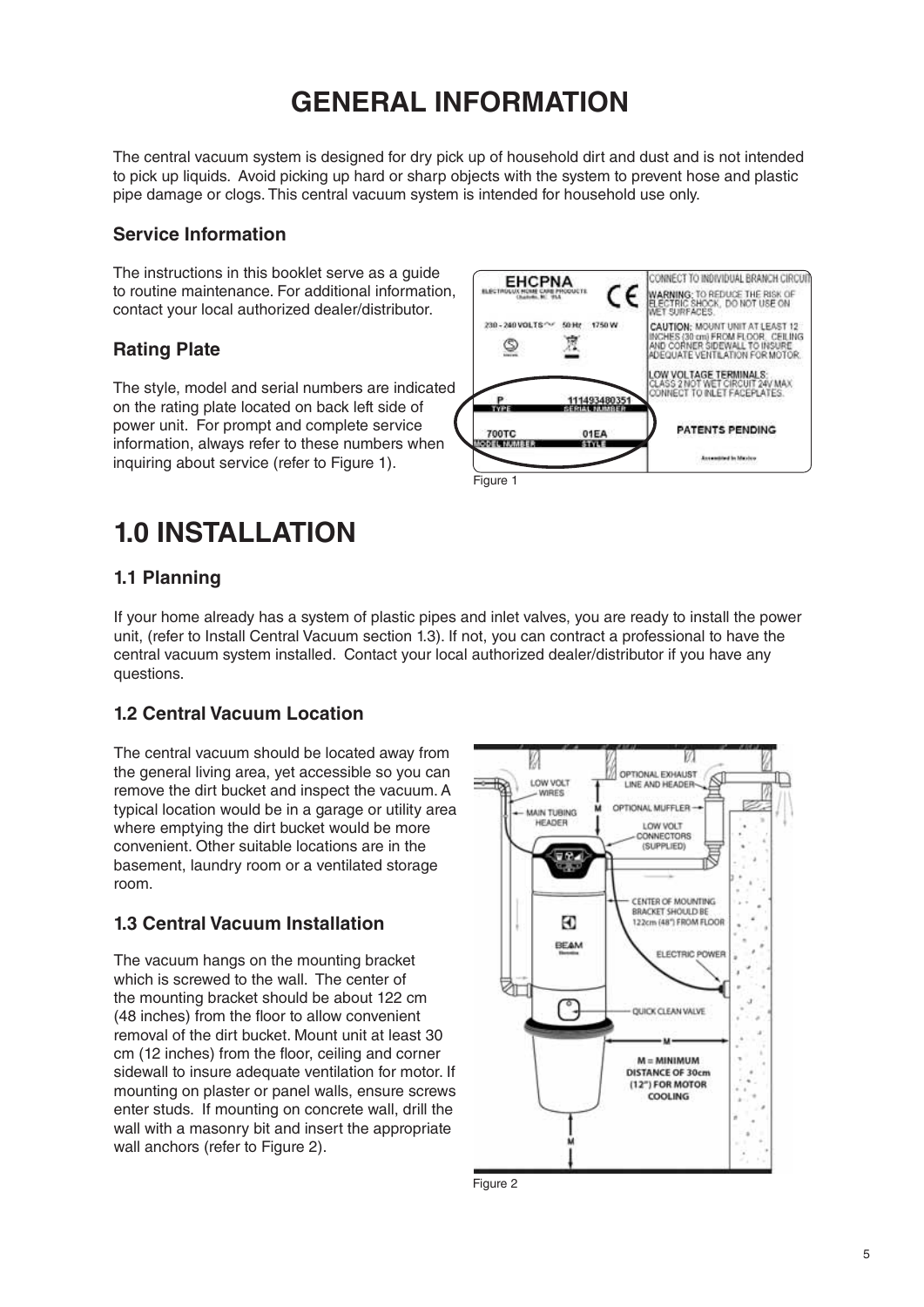# **WARNING**

- **WARNING:** Do not block the exhaust pipe. Lack of ventilation will cause the motor to overheat.
- **WARNING:** Do not locate the power unit in a high temperature area where it is inaccessible for example, an attic or crawl space.

Before hanging the power unit on the wall ensure the intake flange on the power unit is positioned in the correct direction (see section 1.4); muffler is installed correctly (see section 1.5), optional HEPA filter is installed correctly (see section 1.6); and optional bag adaptor is installed correctly (see section 1.8).

Strip the low-voltage wires that were installed with the main trunk line. Connect the wires to the spring-loaded connectors on the back of the power unit (refer to Figure 3).



Hang the power unit on the bracket. Connect the main tube line to the intake flange of the vacuum with the connector and clamp provided.

**DO NOT** glue the main tube line to the power unit so that the power unit may be removed for future maintenance or service.

Figure 3

### **1.4 Intake Flange**

Your power unit has been designed for either a left or right pipe intake. If the pipe from your house is located on the right side of the power unit, you will need to change the direction of the intake flange. To do this, remove the two Torx 20 screws located on the intake flange and turn the intake flange 180°. Secure the intake flange with the same two Torx 20 screws previously removed (refer to Figure 4).

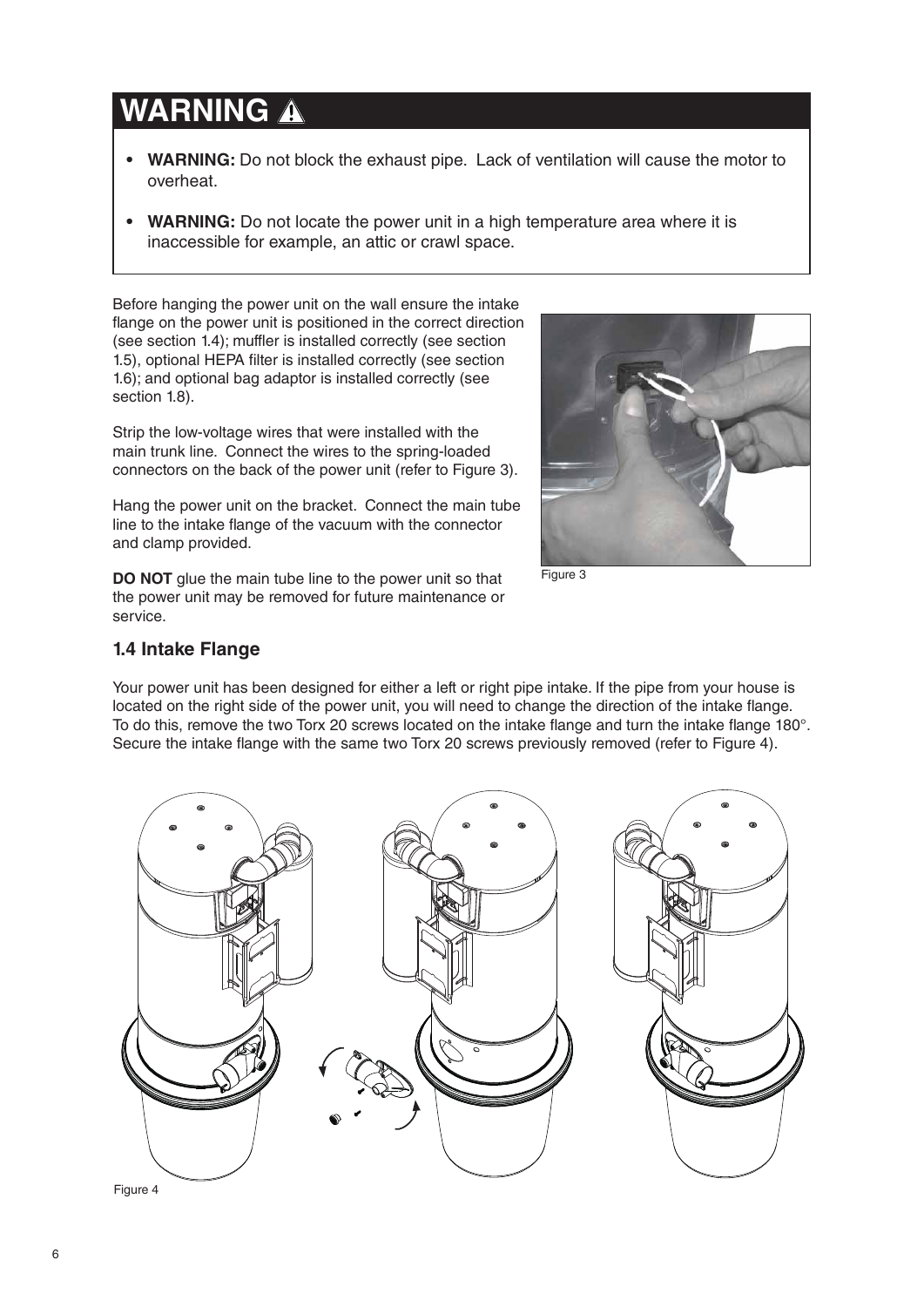### **1.5 Muffler Installation**

- 1. To install the muffler on the power unit, connect one end of the short 90° elbow to the muffler as indicated in Figure 5.
- 2. Glue the opposite end of the short 90° elbow to the WIDE open end of the long pipe adaptor. Before connecting the short  $90^\circ$  elbows and long pipe adaptor, confirm the direction of the intake flange located on the bottom, back of the power unit. Ensure the muffler is located on the opposite, OPEN end, of the intake flange as illustrated in Figure 5. Otherwise, the muffler will interfere with the pipe intake.
- 3. Connect both the long pipe adaptor and muffler assembly to the back of the power unit, securing the muffler with the Torx 20 screws provided.

**NOTE: DO NOT** glue the muffler pipe adaptor to the central vacuum unit.



Figure 5

### **1.6 Optional HEPA Filter Installation**

1. To properly install the optional HEPA filter, secure the 90° elbow to the body of the HEPA filter with the Torx 20 screw provided.

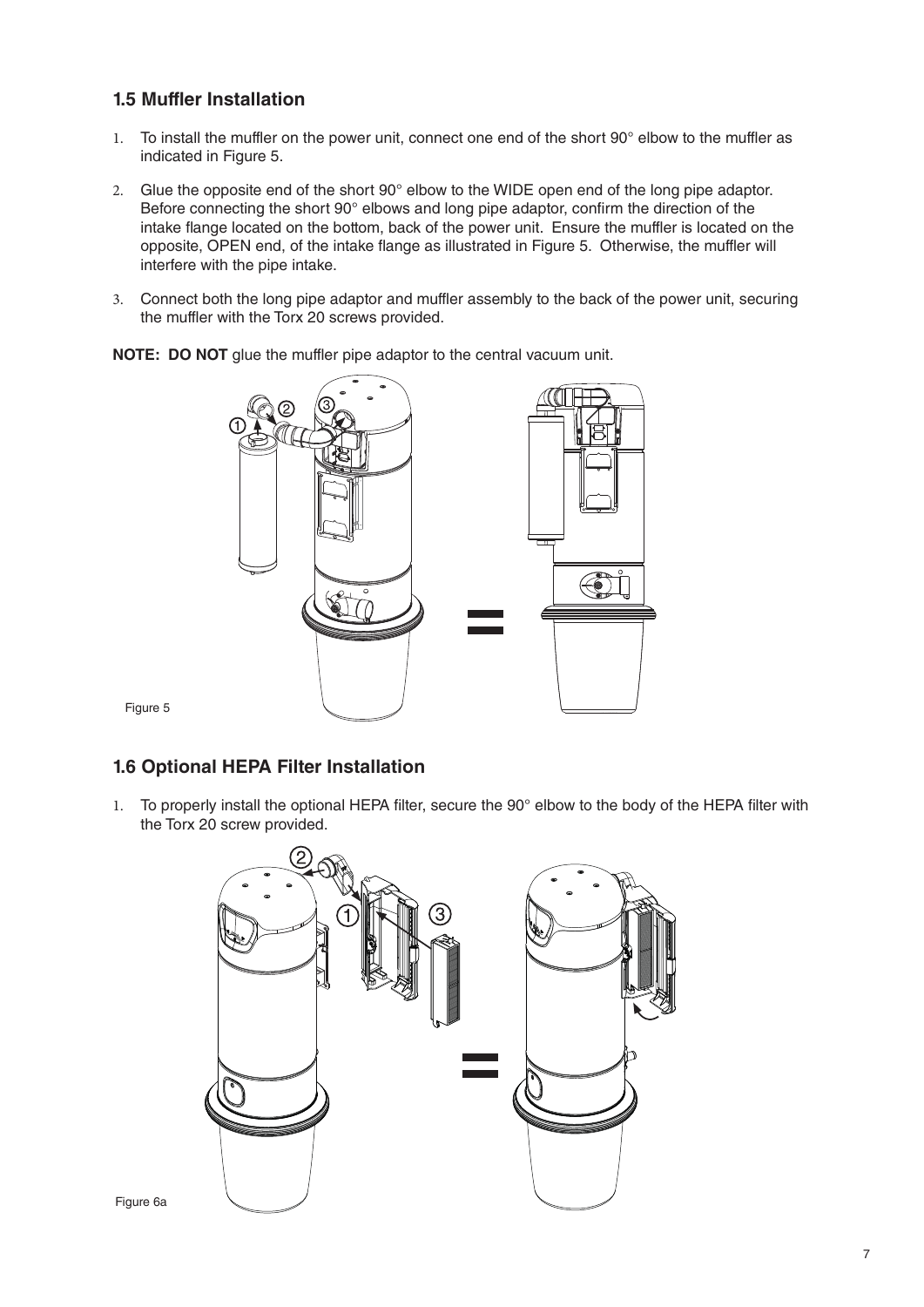- 2. Secure both the  $90^\circ$  elbow and HEPA filter to the back of the power unit using the second Torx 20 screw provided.
- 3. Insert the HEPA filter with its two plastic tabs on the bottom of filter cartridge into the cavity of the HEPA filter and snap into place. Close the HEPA door gently. If the door does not close easily, remove and re-insert filter.

The HEPA filter can only be installed on the right side of the power unit and will not interfere with the intake pipe on either side of the unit (refer to Figure 6a).

### **1.7 Exhaust**

If the optional muffler or HEPA filter are not utilized and the power unit is exhausted to the outside, the long muffler pipe adaptor must be installed directly to the exhaust pipe away from the wall. Do not operate the vacuum vented directly into the wall as it could cause damage to the wall and/or vacuum. See Section 1.5 for adaptor instructions.

**NOTE:** One elbow must be installed if the muffler or the HEPA filter is not used, (refer to Figure 6b).



#### Figure 6b

### **1.8 Optional Bag Adaptor**

The optional bag adaptor is easy to install prior to placing the central vacuum unit on the wall with the dirt bucket removed. The bag adaptor has three unique ends, each connecting to a specific component.

- 1. Using the two Torx 20 screws, secure end "A" to the intake flange on the back inside body of the central vacuum unit (refer to Figure 7A).
- 2. Secure end "B" to the Quick Clean Valve from the inside of the central vacuum unit by aligning and locking the tabs into place (refer to Figure 7B).
- 3. Push the cardboard collar from the filter bag on to the open hanging end "C" of the bag adaptor (refer to Figure 7C).
- 4. Reconnect the dirt bucket to the central vacuum unit and ensure the filter bag is completely sealed in both the central vacuum unit and dirt bucket.







Figure 7

#### **1.9 System Test / Operation**

Be certain to comply with local electrical codes and regulations. Plug the unit into an electrical outlet. You are now ready to check the vacuum installation:

- Be sure the dirt bucket is properly secured to the vacuum.
- Plug the hose into each inlet valve and turn on the central vacuum system with the power button on the handle ensuring the electrical contacts operate properly.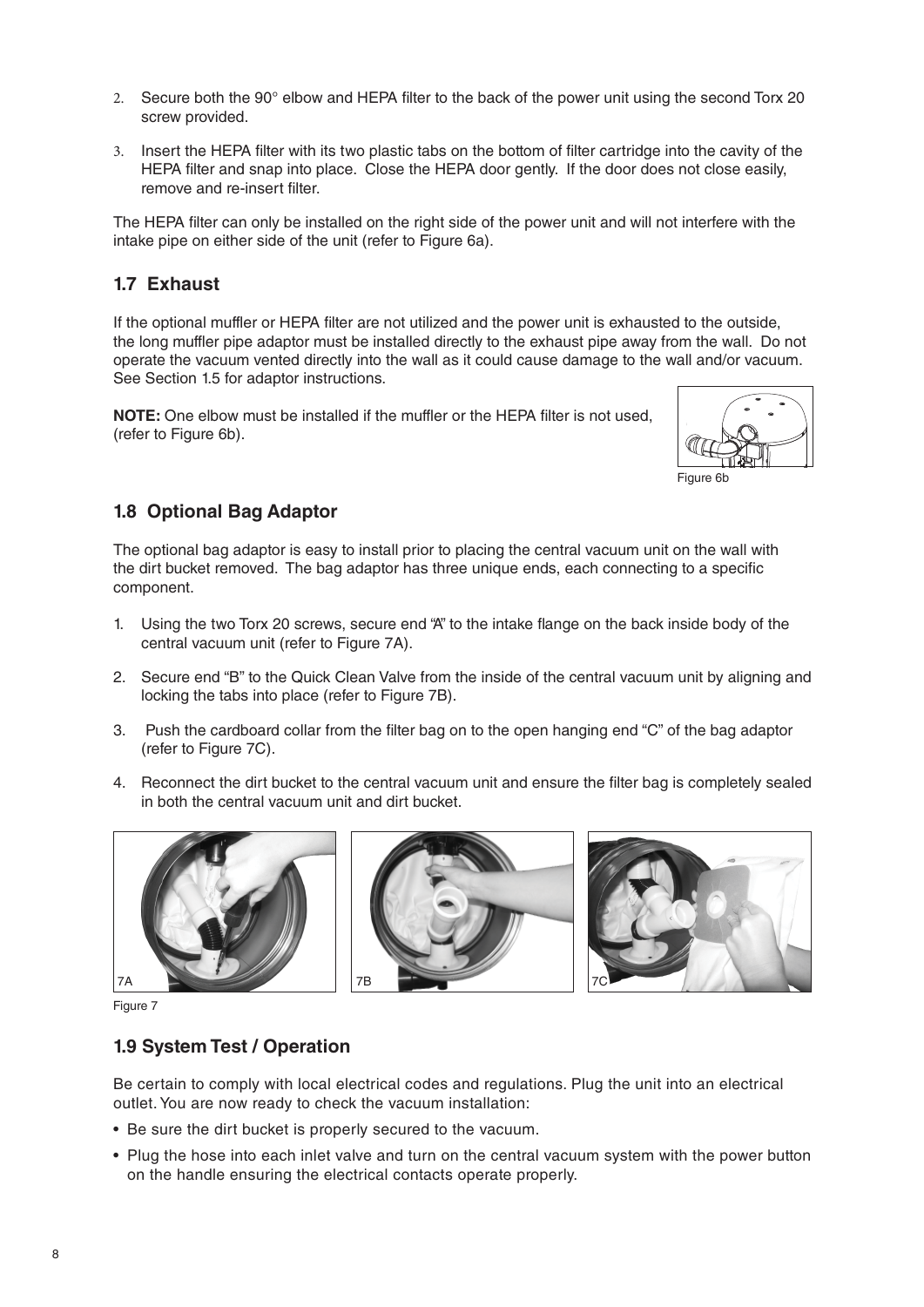- The central vacuum system can also be turned on/tested by pressing the power button on the power unit.
- Check each inlet valve for air leaks.
- Check each pipe connection for air leaks.

**WARNING:** Do not use extension cords or outlets with inadequate current carrying capacity. Connect the power cord to a dedicated branch circuit.

Before hanging the power unit on the wall, install either the muffler or the HEPA filter supplied with the unit.

### **2.0 MAINTENANCE**

Instructions in this book serve as a quide to routine maintenance. Proper airflow and suction are maintained by keeping the dirt bucket and filter clean, plastic tubing and hose free from clogs.

### **2.1 Motor**

The BEAM Alliance central vacuum system is equipped with a flow-thru motor and will never need lubrication. Should you experience any motor problems, please contact your local authorized dealer/ distributor.

### **2.2 Dirt Bucket and Bag Adaptor**

Reduced airflow or suction indicates the central vacuum system is not operating at maximum efficiency. If the dirt bucket is full and the filter is clogged, air cannot pass through the unit limiting performance.

To remove the Press & Release Bucket, clasp opposing positions on the bucket ring, press with thumbs and pull down to remove bucket and empty contents. (refer to Figure 8).



Figure 8.

To re-install dirt bucket, lift the bucket back in to place until you hear a "click". The central vacuum system will not operate properly if the dirt bucket is not installed correctly.

### **2.3 Optional Disposable Bag**

Your vacuum may be equipped with a disposable filter bag, which can be discarded when full. A full filter bag will reduce vacuum and minimize performance. Empty the filter bag 2-3 times a year depending, on how much dirt is collected. Replacement filter bags may be purchased from a local authorized dealer/distributor.

How to change the Filter Bag:

- 1. Remove the dirt bucket.
- 2. Remove the filter bag from the bag adaptor.
- 3. Put new filter bag in place.
- 4. Turn the filter bag's opening to secure filter bag.
- 5. Re-install the dirt bucket.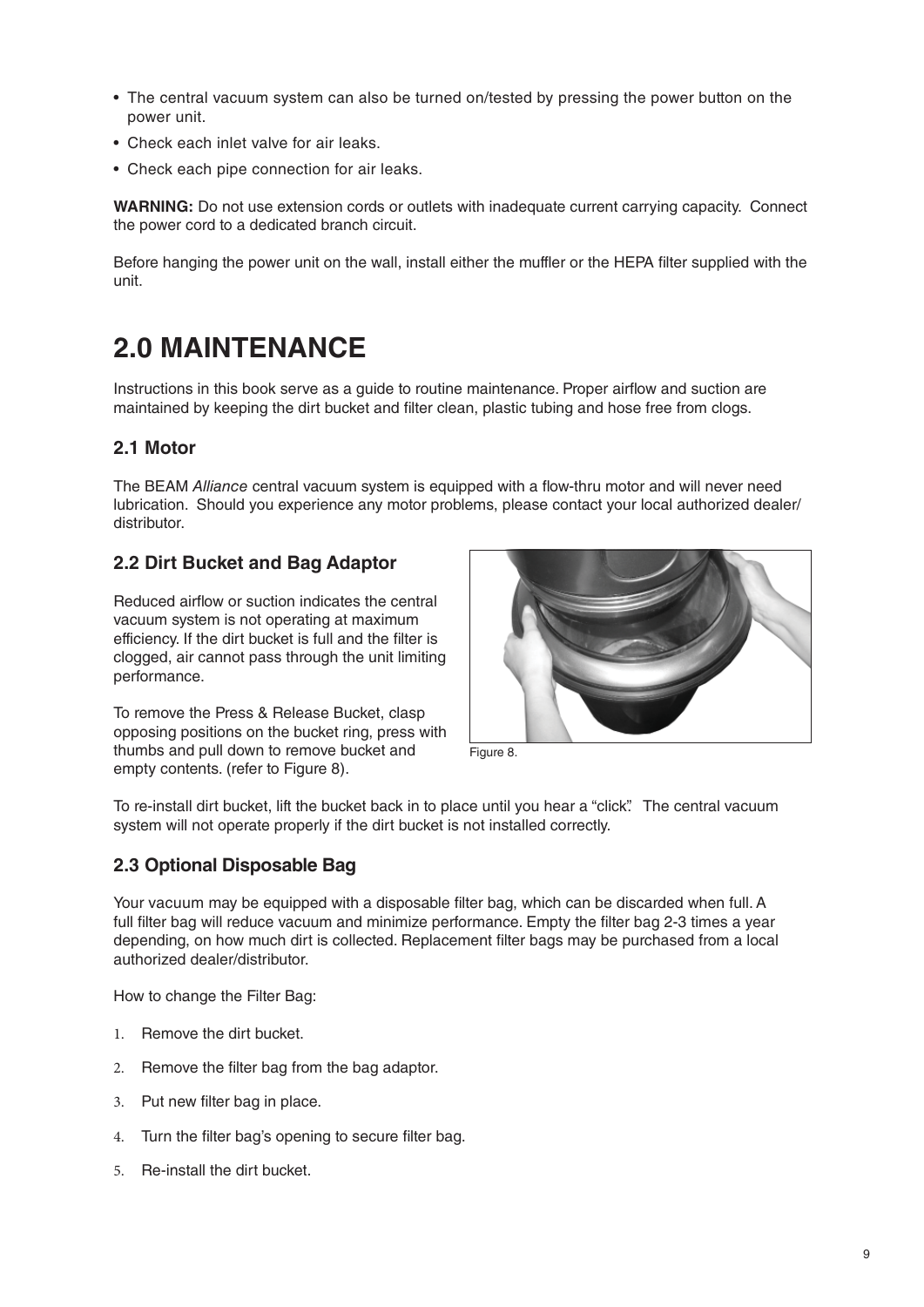### **2.4 HEPA Filter Maintenance**

We recommend changing the HEPA filter after the dirt bucket has been emptied three times, or after being used for one year, whichever comes first. To replace your HEPA filter:

- 1. Open the HEPA filter door with button located on the side, center of door.
- 2. Press down on tab at top of filter and discard the entire filter



Figure 9.

- 3. Insert the HEPA filter by inserting the two plastic tabs at bottom of filter cartridge into the cavity of the HEPA filter. Snap into place (refer to Figure 9).
- 4. Close HEPA door gently, without force. If the door does not close easily, re-insert filter.

### **3.0 TROUBLE-SHOOTING**

### **3.1 Automatic Shut-Off**

If the central vacuum power unit is unintentionally left ON for a prolonged period, the operating system has an automatic 30-minute shut-off timer. The shut-off timer will automatically reset when the system is turned on by the hose or power unit.

To protect the power unit from over heating, the operating system has a thermal protection shutoff and will automatically turn OFF the vacuum. In the event an automatic shut-off occurs, a motor fault icon will appear on the power unit screen and a red fan blade will flash on the hose handle. Please allow the unit to cool for approximately 5 minutes so it can reset itself. After 5-minutes, turn the power unit on. If the power unit does not turn ON, let the unit cool down for an additional 5 minutes. If the power unit still does not operate, please contact your authorized dealer/distributor.

### **3.2 Partial Loss of Suction**

- 1. Empty dirt bucket. Inspect filter.
- 2. Turn ON vacuum and check the suction at each inlet. If suction is not the same at each inlet, the line is partially clogged. To locate the clog, start with the inlet closest to the vacuum and check the suction. Continue checking each successive inlet until you locate the inlet where a suction loss is occurring. The clog will be between that inlet and the previous one checked. To remove the clog, call your local authorized dealer/distributor.

### **3.3 Total Loss of Suction (with motor running)**

- 1. Check for power light on screen.
- 2. If you have good suction at the unit, but no suction in the hose then there is a clog in the pipes or hose. To remove the clog, call your local authorized dealer/distributor.

### **3.4 Motor Refuses to Start**

- 1. Ensure central vacuum is plugged into an electrical outlet.
- 2. Check for power.
- 3. If problem persists, call your authorized local dealer/distributor.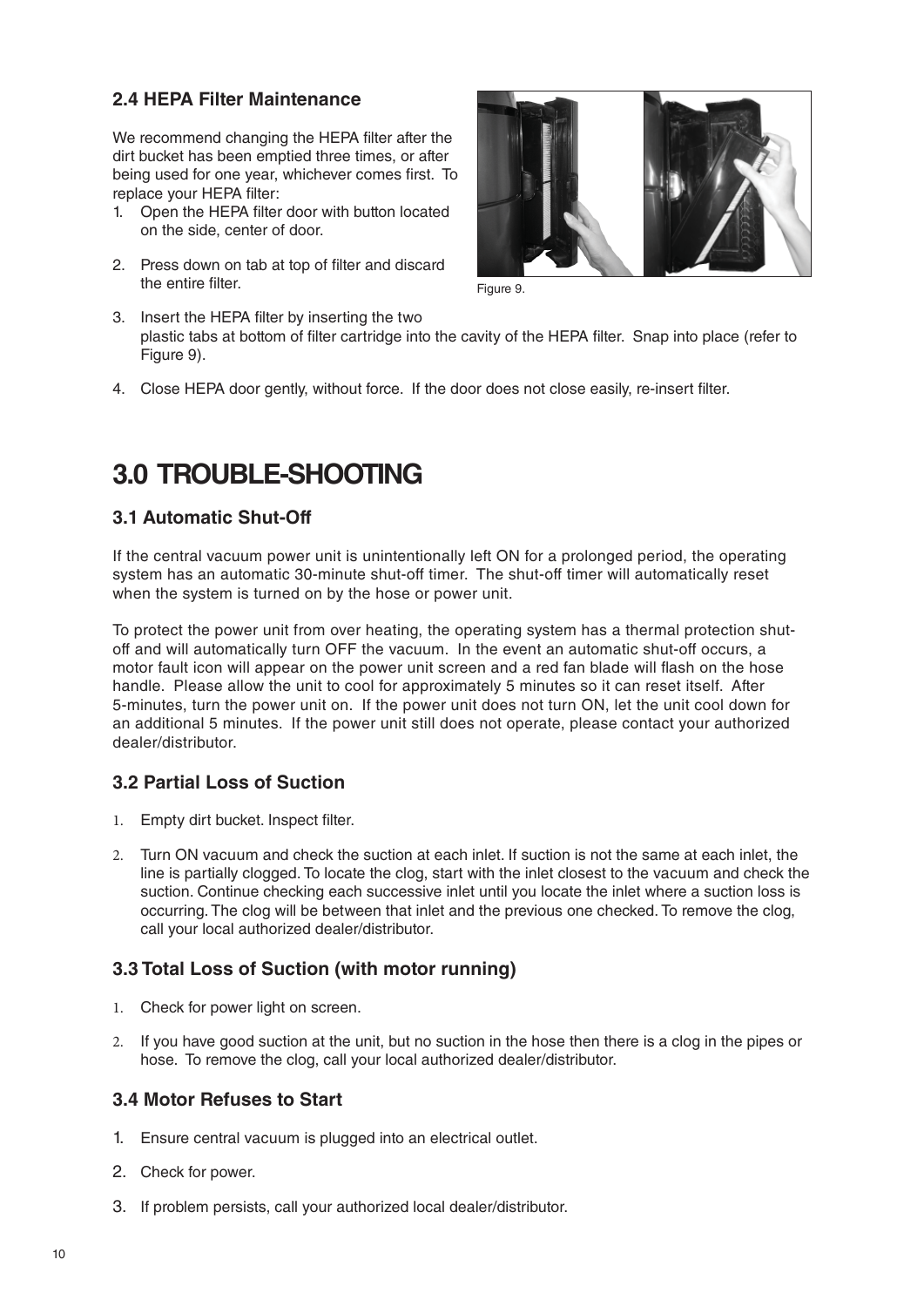### **4.0 INSTRUCTIONS: BEAM ALLIANCE LED/LCD SCREENS**

### **4.1 Power Button**

The Power symbol on the power unit screen or button can turn the unit ON/OFF. The unit can also be activated by the hose handle from an inlet valve inside the home, Quick Clean Valve on the power unit or through other cleaning tools through a low volt system.



### **4.2 Communication Link (optional feature on select units)**

When the BEAM Alliance hose is connected to an inlet valve, the Communication Link icon will appear at the top of the power unit screen. The fan blade on the BEAM Alliance hose handle will pulsate with a glowing blue light to indicate communication between power unit and hose handle when the hose is in standby mode or OFF position.



### **4.3 Screen Saver (optional feature on select units)**

When the power unit wakes from sleep mode, screen saver mode appears for 2-3 seconds before other icons apprear on screen.



### **4.4 Variable Speed Indicator (optional feature on select units)**

When the power unit is ON, the fan blade will spin at a rate based on the speed indicated by the hose handle. When the motor speed is reduced, the motion of the fan blade is also reduced. When the motor speed increases, the motion of the fan blade also increases.



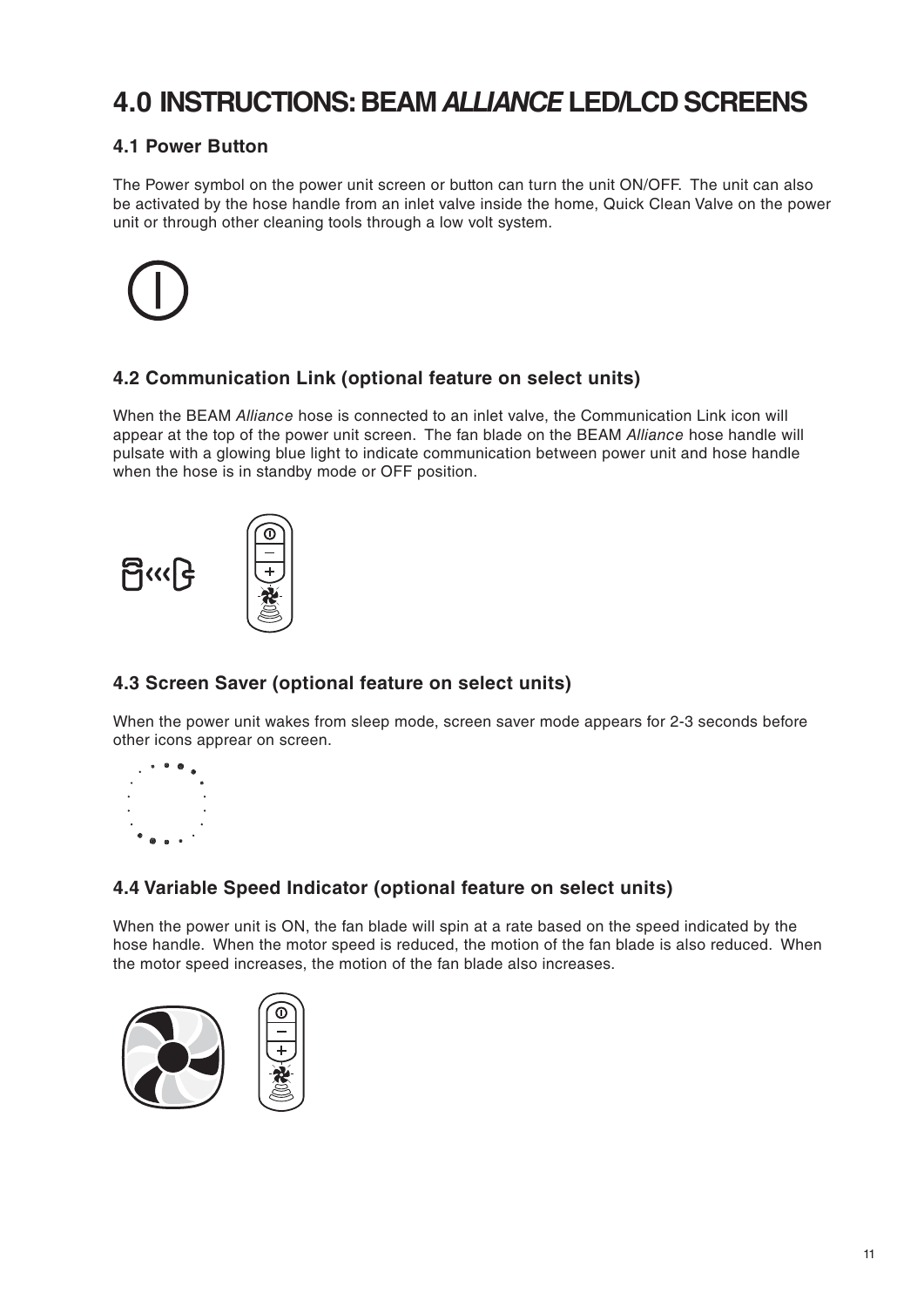### **4.5 Empty Bucket Indicator (optional feature on select units)**

For every 25 hours of use (approximately 6 months) the empty bucket indicator icon will flash on the power unit screen. The power unit also communicates to empty the dirt bucket to the BEAM Alliance hose handle with a RED flashing fan blade. As this notice is time based, you may find the dirt bucket partially full or too full. If you have pets, a workshop or vacuum frequently, you should check the dirt bucket more frequently.



Once the bucket is emptied, simply push one of the two reset buttons located on the power unit and hold for 5 seconds.



If the power supply is interrupted or unplugged, the empty bucket indicator memory keeps track of its previous time status.

### **4.6 Performance Bars (optional feature on select units)**



Three to four performance bars indicates the system is performing at the optimal level. Performance levels will change depending on variable speed settings and when specialty cleaning attachments are used. When the unit is OFF, performance bars will display as empty.

**Note:** it is normal to see performance changes when specialty attachments are used causing a restriction in airflow

### **4.7 Empty/Flashing Performance Bars (optional feature on select units)**

The Performance Bar icon is displayed on the power unit when the motor is unable to operate at optimal system performance. When 2 bars or less are illuminated, the air flow is restricted, meaning the vacuum's cleaning performance has decreased. The power unit will communicate the error message to the Alliance hose handle showing a flashing RED fan blade.



Air flow can be restricted by several factors:

- 1) Overloaded Dirt Bucket
- 2) System Blockage
- 3) Motor Wear

The most common cause is an overloaded dirt bucket, that needs emptying. Alternatively, there may be a system blockage, and the hose and piping system should be checked for blockage. If you continue to receive low system performance, please contact your authorized dealer/ distributor.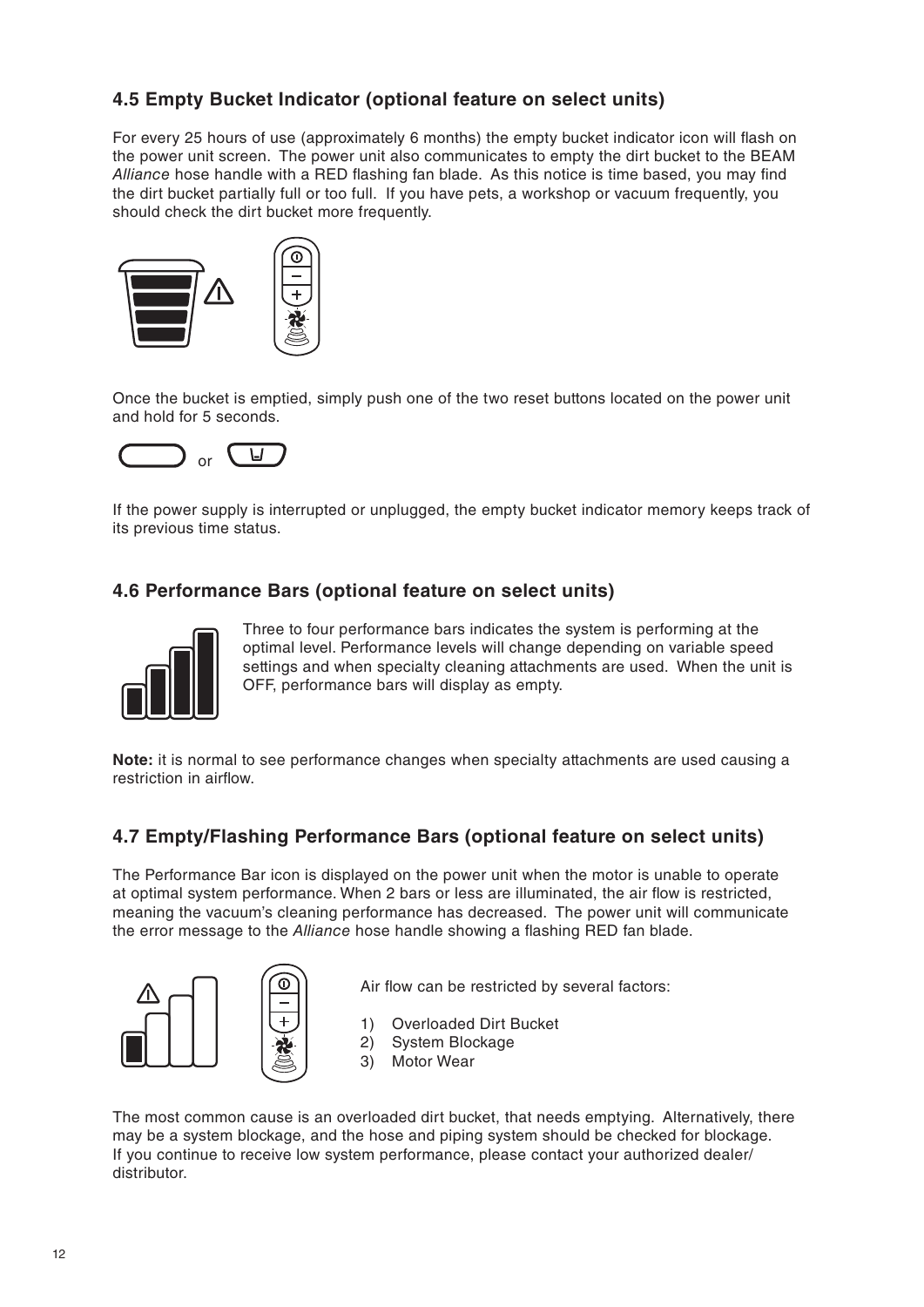### **4.8 Motor Fault Indicators**

If there is a system fault or malfunction with your power unit, the fan blade icon will flash with an exclamation icon. If these symbols appear on the power unit screen, turn the power unit OFF and call for service. The power unit communicates the system fault to the Alliance hose handle with a RED flashing fan blade.



These symbols may appear due to the following faults:

- Maximum system run time
- Electronic problem
- Voltage or current/power surge
- Power unit not responding to electronics
- Motor failure
- Mechanical failure of bag & clogged motor

### **4.9 Error Codes (optional feature on select units)**

An error code will appear if your unit requires service from an authorized service technician. The power unit communicates the system fault to the *Alliance* hose handle with a RED flashing fan blade. Turn OFF the power unit and call for service to resolve the system alert/error code.





### **4.10 Set Clock on Power Unit (optional feature on select units)**



To set the time, use the left  $($  <  $)$  or right  $($  >  $)$  toggle buttons on the power unit to select the clock and hold the Enter Button ( $\bigcirc$ ) for 5 seconds. Select either 12-hour or 24-hour time format and set the time using the left  $( \leq )$  or right  $( \geq )$ toggle buttons, and press Enter  $(\implies)$  to complete the sequence.

### **4.11 Navigation Buttons (optional feature on select units)**

Below the display screen, are buttons for are Left  $($  <  $)$ ; Right  $($  >  $)$ ; Enter  $($  $\bigcirc$   $)$ ; and Power  $($  $\bigcirc$  $)$ . To modify the Time or reset the Empty Bucket indicator, scroll to the appropriate screen icon and press the Enter button for 5 seconds. Follow the screen prompts.

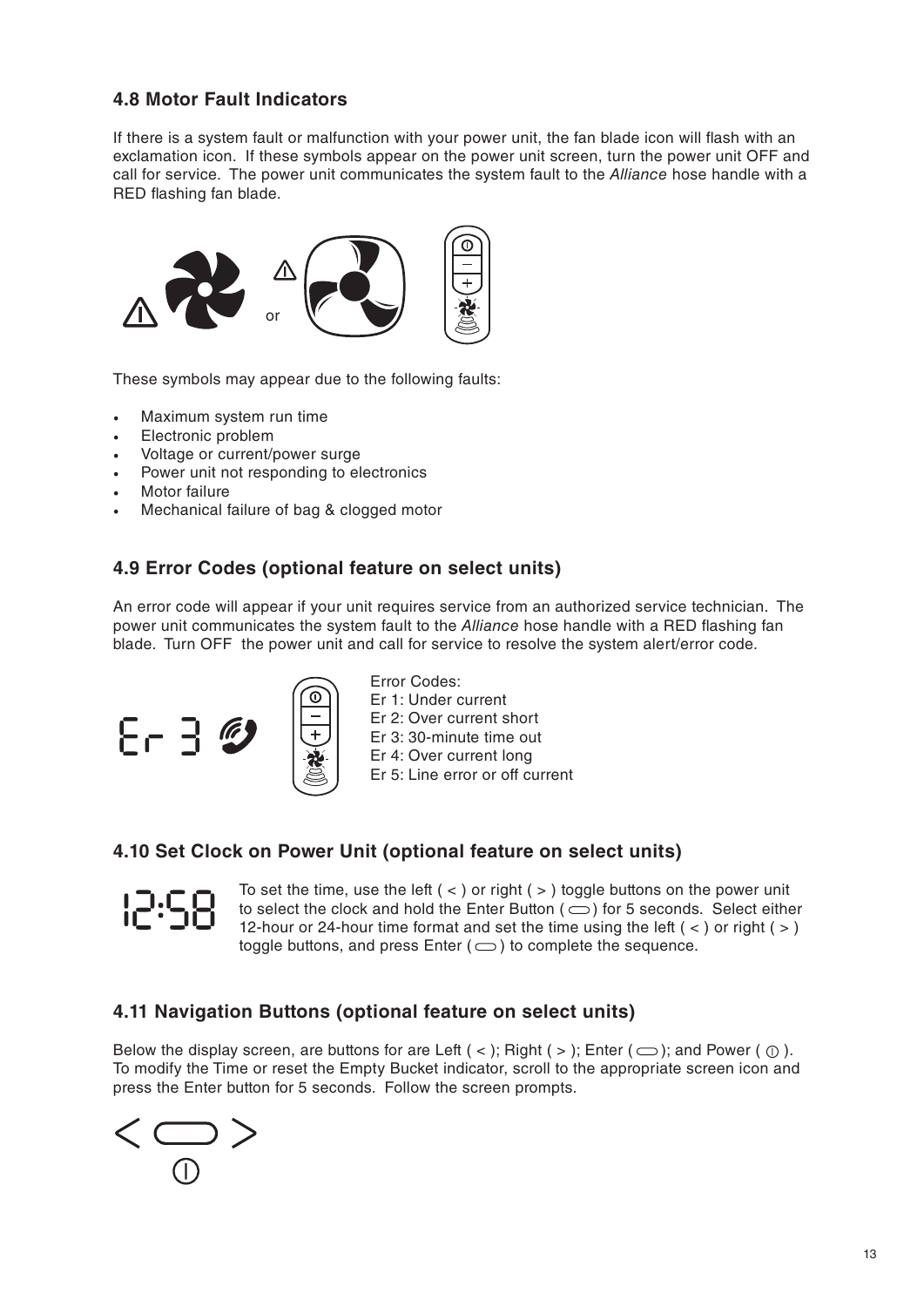# **5.0 INSTRUCTIONS FOR BEAM ALLIANCE HOSE HANDLE**

**NOTE:** The BEAM Alliance hose and hose handle will only function with a BEAM Alliance central vacuum system. If you received an Alliance hose and do not have a BEAM Alliance power unit, please contact your local authorized BEAM dealer/distributor to obtain the proper hose for your central vacuum system.

#### **5.1 Power Button**

The Power button on the top of *Alliance* hose handle will turn the unit ON/OFF when the hose is plugged in to an inlet valve inside the home or Quick Clean Valve located on the front of power unit. The unit can be activated by the Power button on the power unit screen.

### **5.2 Variable Speed Control**

To decrease the suction, press the (-) button. To increase suction press the (+) button.

### **5.3 System Indicator**

When the Alliance hose is connected to an inlet valve in your home or Quick Clean Valve on the front of the power unit, the hose handle fan blade icon pulsates with a glowing BLUE light that indicates communication between the hose handle and power unit.

When the unit is turned ON from the hose handle, the fan blade icon turns to a solid BLUE colour. When it is time to empty the bucket, or the system indicates a performance problem, the fan blade will turn RED. If you see a RED flashing fan blade, turn the system OFF immediately. Check the power unit to identify the cause. To learn more about what can cause the hose handle fan blade to flash RED, please read sections 4.5 to 4.9.

### **5.4 Variable Speed Indicator**

The Alliance hose handle will indicate system performance and strength of suction with the Variable Speed Indicator. When the system turns ON, all four lights of the Variable Speed Indicator will light, indicating high speed/suction. The lowest speed/suction is indicated with a single lighted fan blade. To adjust the speed/suction, press either the (-) or (+) buttons.

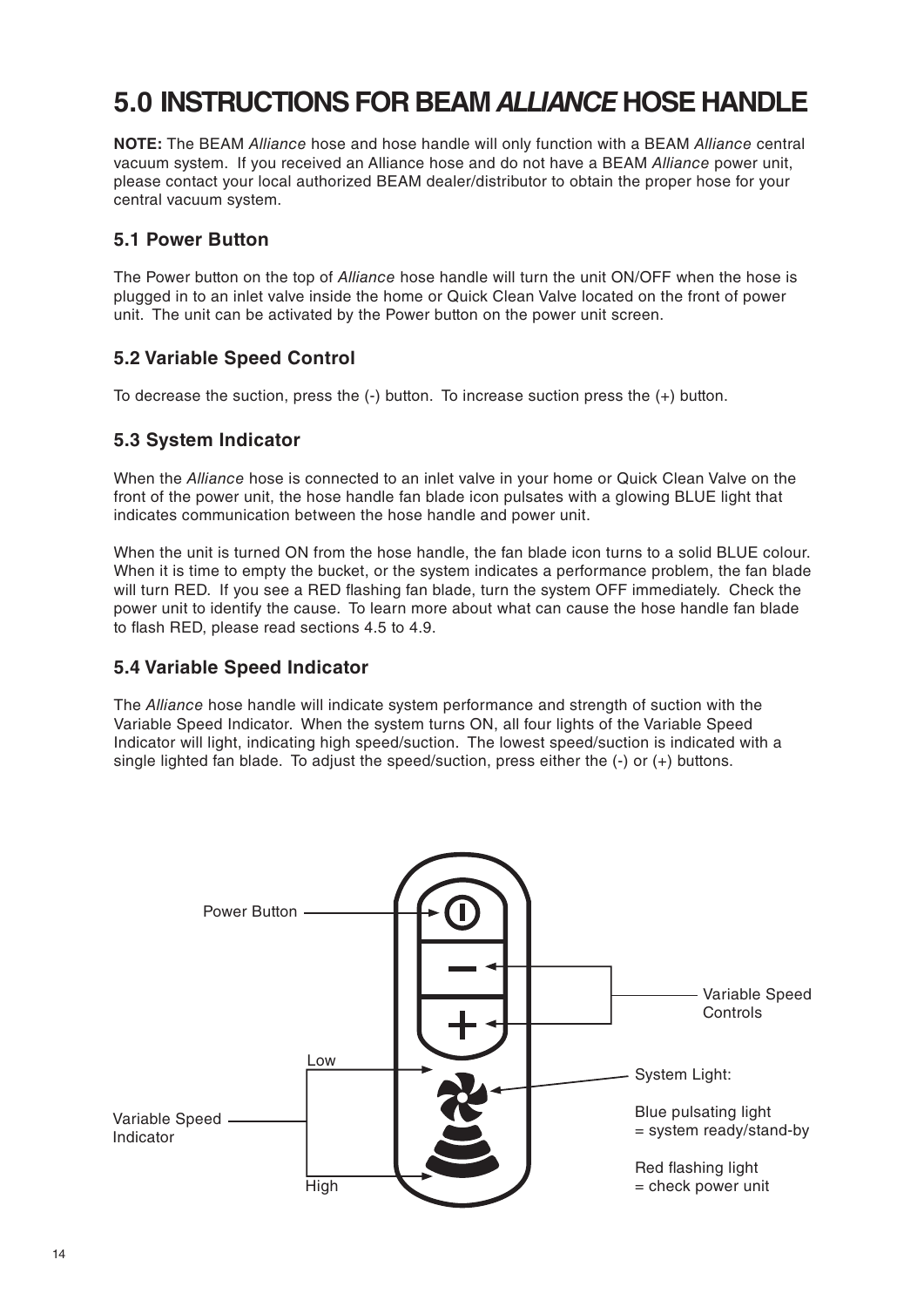# **6.0 SERVICE INFORMATION**

The instructions in this booklet serve as a guide for routine operation and maintenance. For more information, contact your local authorized dealer/distributor.

### **6.1 Service Warranty**

Warranty service is managed by your local authorized dealer/distributor.